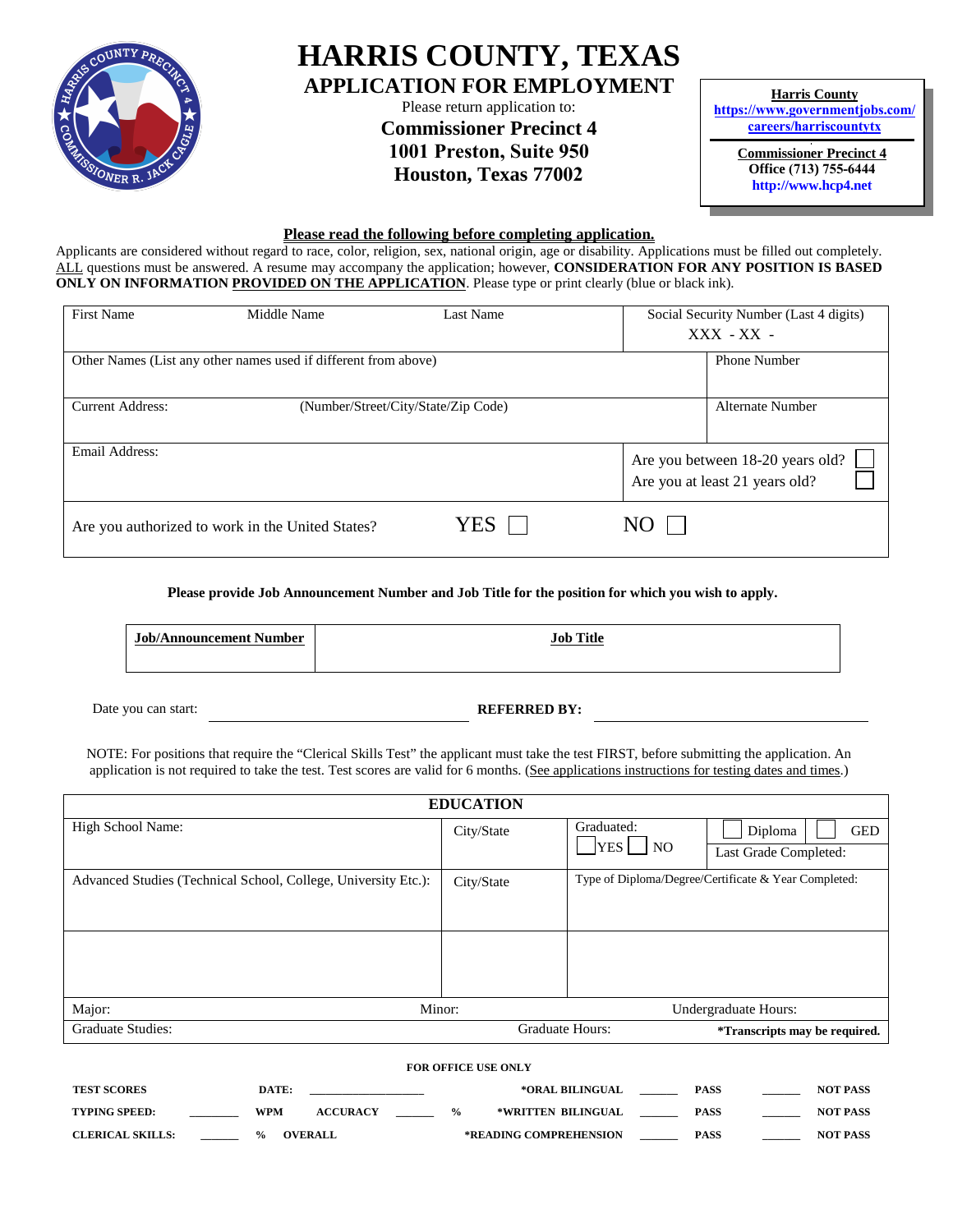## **GENERAL DATA**

|                                                   | Answer items 1 through 6 by placing an "X" in the proper column.                                                                                                                                                                                                                                                                                                                                                                                                                                                                                                                                                                                                                  |                               |  |  |  |  |  |  |  |
|---------------------------------------------------|-----------------------------------------------------------------------------------------------------------------------------------------------------------------------------------------------------------------------------------------------------------------------------------------------------------------------------------------------------------------------------------------------------------------------------------------------------------------------------------------------------------------------------------------------------------------------------------------------------------------------------------------------------------------------------------|-------------------------------|--|--|--|--|--|--|--|
| 1.                                                | Are you now working for or have you previously worked for Harris County? If yes, under what name?                                                                                                                                                                                                                                                                                                                                                                                                                                                                                                                                                                                 |                               |  |  |  |  |  |  |  |
| 2.                                                | Do you or does your spouse have any relatives presently working for or holding office in Harris County Government? If<br>yes, please list the name(s), relationship and the department in which employed.                                                                                                                                                                                                                                                                                                                                                                                                                                                                         |                               |  |  |  |  |  |  |  |
| 3.                                                | Are you aware of any reason which would keep you from being bonded? If yes, describe.                                                                                                                                                                                                                                                                                                                                                                                                                                                                                                                                                                                             |                               |  |  |  |  |  |  |  |
| 4.                                                | Are you licensed to operate a motor vehicle?                                                                                                                                                                                                                                                                                                                                                                                                                                                                                                                                                                                                                                      |                               |  |  |  |  |  |  |  |
|                                                   | State: TX<br>If Yes, Driver's License No.                                                                                                                                                                                                                                                                                                                                                                                                                                                                                                                                                                                                                                         | Class: Expiration Date:       |  |  |  |  |  |  |  |
|                                                   | D.L. Endorsement, if any:<br>If No, Identification No.                                                                                                                                                                                                                                                                                                                                                                                                                                                                                                                                                                                                                            |                               |  |  |  |  |  |  |  |
| Are you willing to work the hours assigned?<br>5. |                                                                                                                                                                                                                                                                                                                                                                                                                                                                                                                                                                                                                                                                                   |                               |  |  |  |  |  |  |  |
| 6.                                                | Have you ever been convicted for a crime? (Exclude convictions that have been sealed, expunged or legally eradicated,<br>and misdemeanor convictions for which probation was completed and the case was dismissed.)<br>If YES, please use the space below to briefly describe the nature of the crime(s), the date and place of conviction and the<br>legal disposition of the case. Harris County will not deny employment to any applicant solely because the person has<br>been convicted of a crime. The County, however, may consider the nature, date and circumstances of the offense as well<br>as whether the offense is relevant to the duties of the position applied. |                               |  |  |  |  |  |  |  |
| 7.                                                | Other language(s) fluently Spoken:<br>Read:                                                                                                                                                                                                                                                                                                                                                                                                                                                                                                                                                                                                                                       | Write:                        |  |  |  |  |  |  |  |
| 8.                                                | Typing-WPM:<br>Machine and equipment skills:<br>9.                                                                                                                                                                                                                                                                                                                                                                                                                                                                                                                                                                                                                                | 10. PC software applications: |  |  |  |  |  |  |  |
|                                                   |                                                                                                                                                                                                                                                                                                                                                                                                                                                                                                                                                                                                                                                                                   |                               |  |  |  |  |  |  |  |
|                                                   | 11. Special qualifications and skills: (Use this space to indicate any skills, licenses, or certifications, etc.; which in your opinion would<br>qualify you for the position you seek.)                                                                                                                                                                                                                                                                                                                                                                                                                                                                                          |                               |  |  |  |  |  |  |  |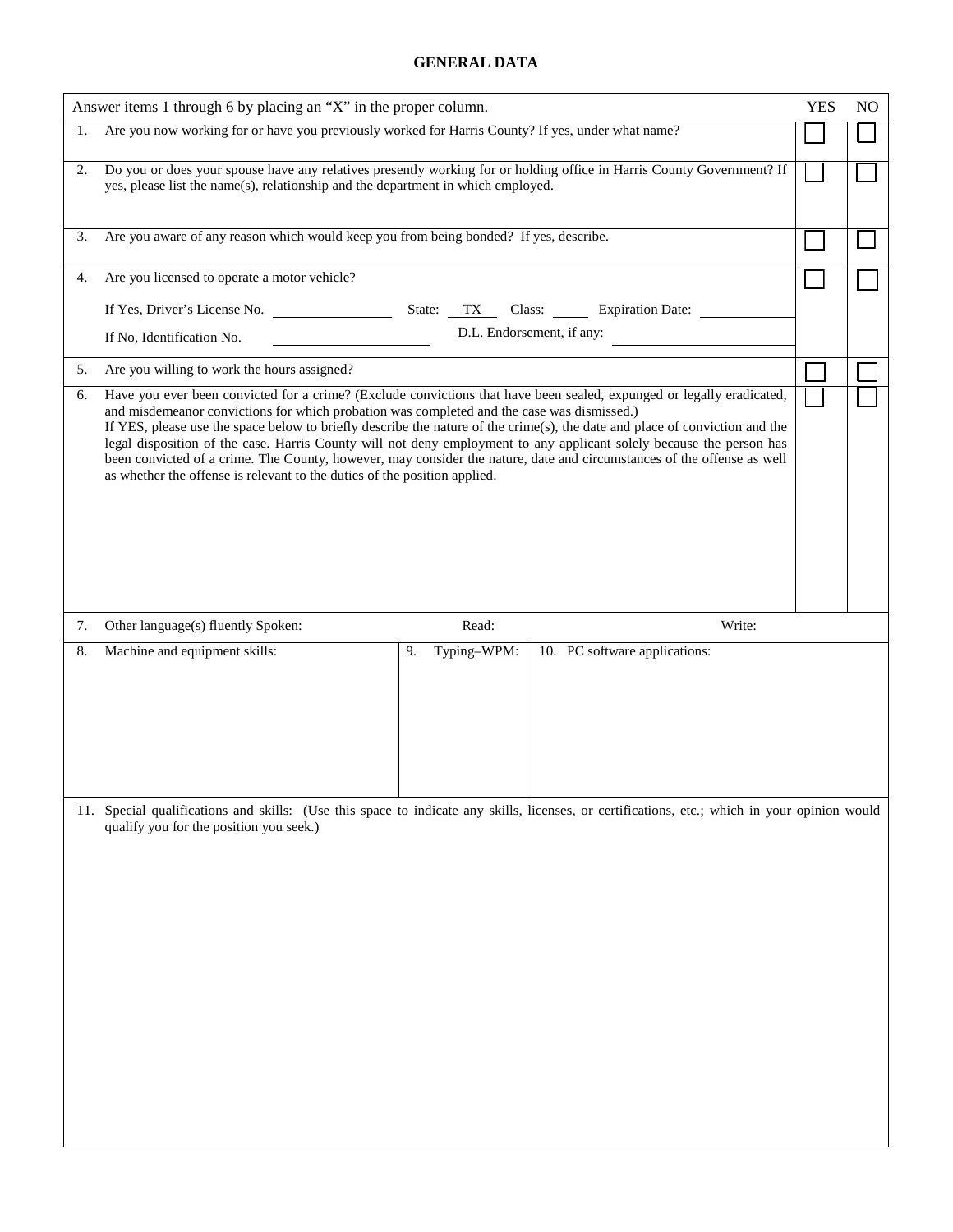# **EMPLOYMENT HISTORY**

| Employer:                                    |                  |               | Job Title:           |                                            |                        |  |
|----------------------------------------------|------------------|---------------|----------------------|--------------------------------------------|------------------------|--|
| Address: (Number/Street/City/State/Zip Code) |                  |               |                      | Supervisor's Name & Title:                 |                        |  |
| From: (Month/Year)                           | To: (Month/Year) | Final Salary: |                      | No. of Persons Supervised:                 | Full Time              |  |
| Reason for Leaving:                          |                  |               | Yes<br>Phone Number: | May we contact this employer?<br>$\Box$ No | Part Time<br>Temporary |  |
| Duties:                                      |                  |               |                      |                                            |                        |  |
|                                              |                  |               |                      |                                            |                        |  |
|                                              |                  |               |                      |                                            |                        |  |
|                                              |                  |               |                      |                                            |                        |  |
|                                              |                  |               |                      |                                            |                        |  |
|                                              |                  |               |                      |                                            |                        |  |
|                                              |                  |               |                      |                                            |                        |  |

| Employer:                                    |                  |               | Job Title:    |                               |           |  |
|----------------------------------------------|------------------|---------------|---------------|-------------------------------|-----------|--|
|                                              |                  |               |               |                               |           |  |
| Address: (Number/Street/City/State/Zip Code) |                  |               |               | Supervisor's Name & Title:    |           |  |
|                                              |                  |               |               |                               |           |  |
| From: (Month/Year)                           | To: (Month/Year) | Final Salary: |               | No. of Persons Supervised:    |           |  |
|                                              |                  |               |               |                               | Full Time |  |
| Reason for Leaving:                          |                  |               |               | May we contact this employer? | Part Time |  |
|                                              |                  |               | Yes           | $\overline{\phantom{a}}$ No   |           |  |
|                                              |                  |               | Phone Number: |                               | Temporary |  |
| Duties:                                      |                  |               |               |                               |           |  |
|                                              |                  |               |               |                               |           |  |
|                                              |                  |               |               |                               |           |  |
|                                              |                  |               |               |                               |           |  |
|                                              |                  |               |               |                               |           |  |
|                                              |                  |               |               |                               |           |  |
|                                              |                  |               |               |                               |           |  |
|                                              |                  |               |               |                               |           |  |
|                                              |                  |               |               |                               |           |  |
|                                              |                  |               |               |                               |           |  |
|                                              |                  |               |               |                               |           |  |
|                                              |                  |               |               |                               |           |  |
|                                              |                  |               |               |                               |           |  |